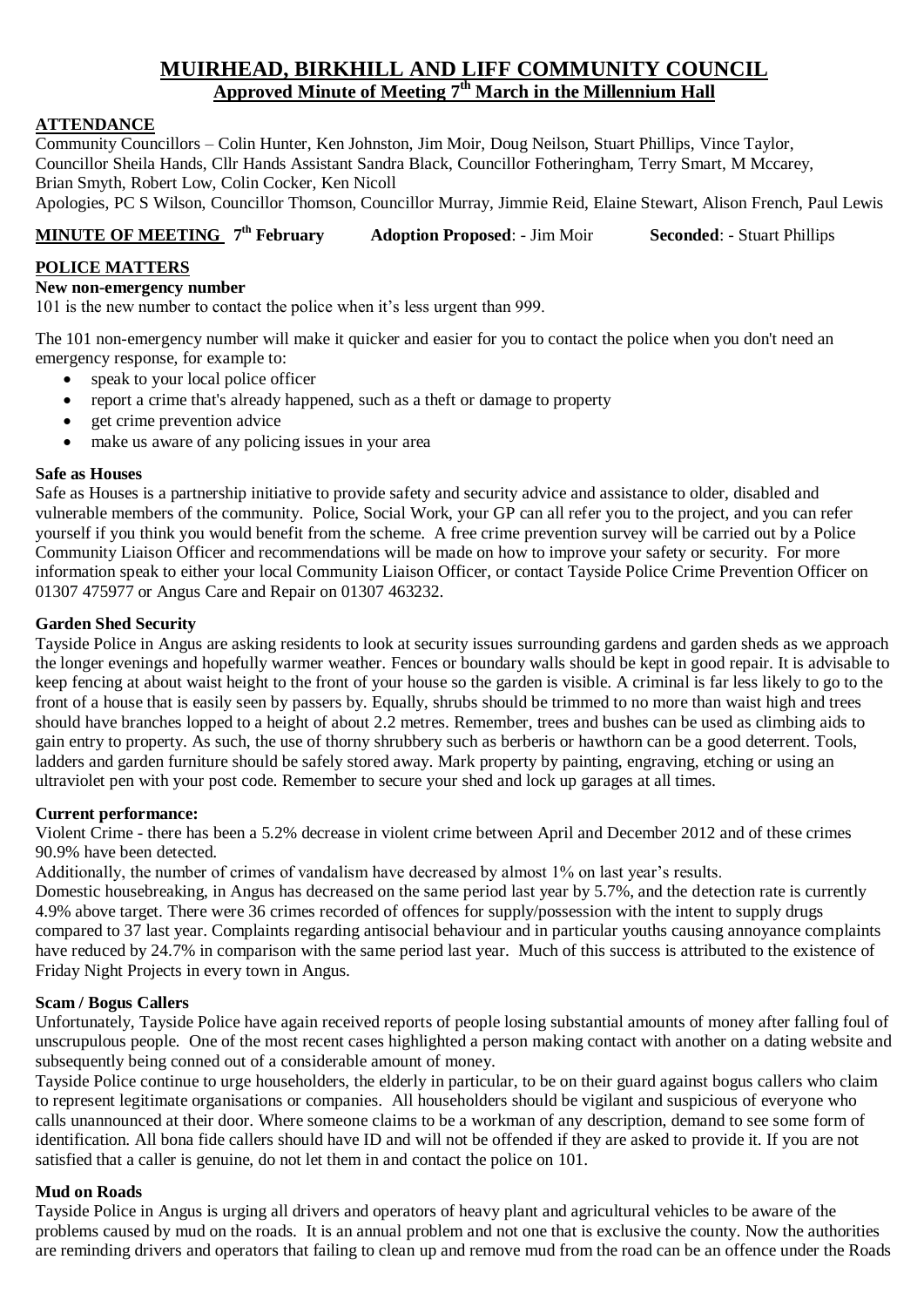(Scotland) Act. While it is appreciated that farmers and contractors need to move their machines from field to field, it is asked that any mess left on the road is cleared away as soon as possible.

Tayside Police have an agreed procedure with Angus Council (as the area's roads authority), to deal with any instances of mud on the road. This may result in the council arranging to clean the road with the costs then being recovered from the offender. Where necessary, tractor drivers and operators will be charged and reported.

# **Parking at schools**

Complaints are regularly received by police in relation to inconsiderate and dangerous parking around schools in Angus, particularly at the start and end of the school day. Please help us to keep children safe by parking appropriately and obeying keep clear signs.

## **Farm Safety Awareness Event**

Tayside Police and partners are holding a Farm Safety Awareness Event at Forfar Mart on Saturday 16<sup>th</sup> March 2013 from 10am. Police and partners will be on hand to provide advice on a number of issues affecting the rural communities, such as crime prevention, road safety and fire safety. The event is free.

# **BIRKHILL PRIMARY**

# **School Buses/Parking:**

Ongoing - Parents are asked to be aware that indiscriminate parking is dangerous for the children

# **COMMUNICATION**

**Website: mblcc.co.uk**:

Vince explained this is nearly complete

#### **Facebook:**

Page is up and running and residents are asked to join, this will enable information to be circulated more widely

#### **Interpretive Sign:**

The sign should be available for the next meeting. Through this design we now have a licence to enable Maps to be printed **Notice Boards:**

The notice board at the Co-op is in process of being made and the need for Planning permission is being researched **Correspondence Out:**

#### None

#### **Correspondence In:**

Guide to Emergency Planning for Community Groups Booklet received How to make your Community more resilient Booklet received Scottish Southern Energy Consultation received

# **COMMUNITY PLANNING**

# **Communication Sub Group:**

No meeting

## **Transport Sub Group:**

Meeting held 19-2-13 where a presentation on Cycle Routes was given - an Action Plan is in place – Posters are available on the Buses and the Bus Routes have been extended

## **FINANCE**

Finances are in order and we have to thank Robert Low for, once again, giving his time and expertise as Auditor The renewal of our Insurance is being researched to achieve the most appropriate conditions/cost

## **FOWLIS**

## **Village Green Adoption:**

Brian Smyth gave a run down on the background to this. An investigation into the ownership continues, Brian Smyth and the Chairman to pursue, Cllr hands to research the  $3<sup>rd</sup>$  party liability issue

## **LIFF**

#### **Dog Fouling:**

The local schoolchildren are to erect posters regarding the Pick Up and disposal of dog excrement

# **Speeding Traffic:**

# Ongoing.

## **Footpath Information**:

The provision of a footpath at Church road on the "walk to school route" is considered to be a high priority and is being considered by Angus Council in the 2013-14 bids for funding. We are to ask for a full width footpath **Liff Primary:** 

Parents are asked to be aware that indiscriminate parking is dangerous for the children and blocks through traffic